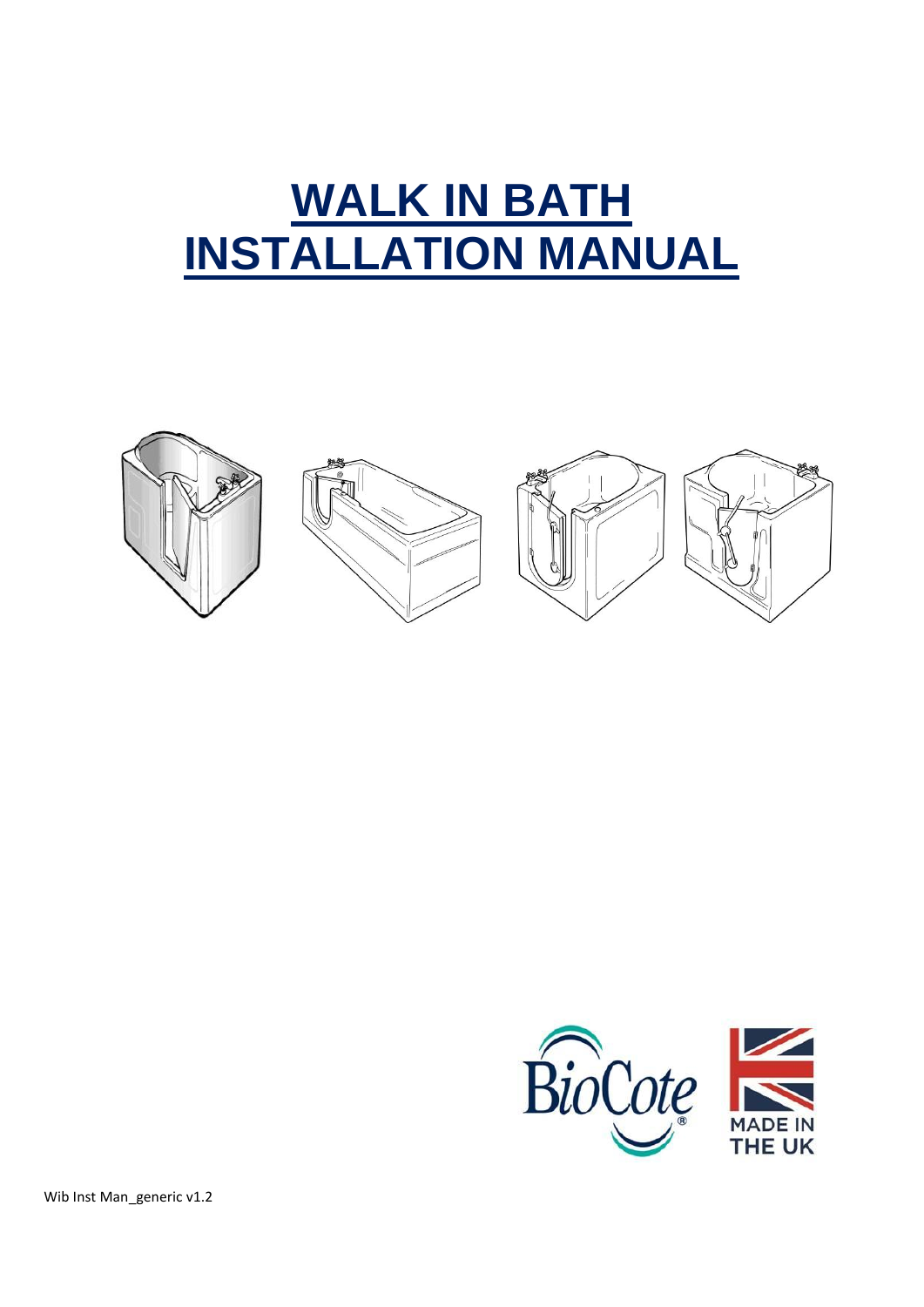#### **Please read through carefully before commencing any work**

**1.** Carefully remove all packaging and inspect bath thoroughly. **Note:** Do not use sharp knives or instruments to remove packaging around the finished surface areas of the bath. Ensure all component parts are present before commencing work.

#### **2. Preparation of Site**

a) Remove any existing equipment and materials as necessary to prepare the site. Prepare the floor area and ensure it is flat, level and structurally sound.

## **Any movement in the floor could result in the bath door leaking.**

Bring bath into the bathroom and offer it into place. Ensure it is level by adjusting the bath feet accordingly. **Do not fix the bath yet.** It is important to ensure that there is no movement in the floor of the intended position. Once placed in position, mark up for the waste by making a mark through the waste hole in the bath onto the floor. Also mark the floor/walls for the appropriate area for the plumbing feeds to enter the bath area.

Mark the wall to accept the metal wall brackets by placing the bracket against the wall, approximately 50mm in from each corner of the bath top edge so that they are tight against the underside of the bath edge. **Fig 1**.

Drill wall and fit the metal brackets (supplied) to the wall. Check walls for square and note any discrepancies. These must be overcome either by chasing the bath into the wall or by acceptable methods of filling.

Whilst the bath is in position draw a vertical line directly under the corners of the bath where it is touching the walls. **Fig 2**. These lines will be used for working out the position of the wooden battens to support the bath panels when they are offered into position. Remove bath from area.

Identify the best position for the taps, mark and drill the bath as needed. Plumb in and run the appropriate waste allowing, where possible, the steepest and shortest fall-away to assist in draining the bath. Run plumbing feeds to under bath. These should preferably be tank fed supplies in 22mm. Balanced hot and cold is also a preferred alternative.

If mains cold water needs to be utilised with tank fed hot water it will be necessary to fit an adjustable water pressure reducing valve so that the pressure ratio can be evened up to allow the thermostatic valve to operate correctly.

Ensure that the appropriate Water Safety regulations are followed.

## **3. Installation**

a) Offer bath into place once again.

**Do not force the bath out of square as this will lead to distortion and door leaks.** 

 Place the bath into position, lifting it onto the metal wall brackets and ensuring that the brackets hold it firmly in place.

It is often easier to leave the screws loose whilst placing the bath into the bracket and then tighten the screws after the bath is in place.

It is important at this point, to make sure the feet are securely screwed down to avoid distortion after installation.

We also suggest a bead of silicone sealant is offered to the lip of the Bath to ensure a watertight finish between the wall and the Bath. Prior to Fixing/Sealing, the bath should be filled with water to the overflow to ensure that the maximum downward pressure is exerted on the bath. Then run a bead of silicone around the edge. Leave the water in the bath for as long as possible to allow the silicone to cure.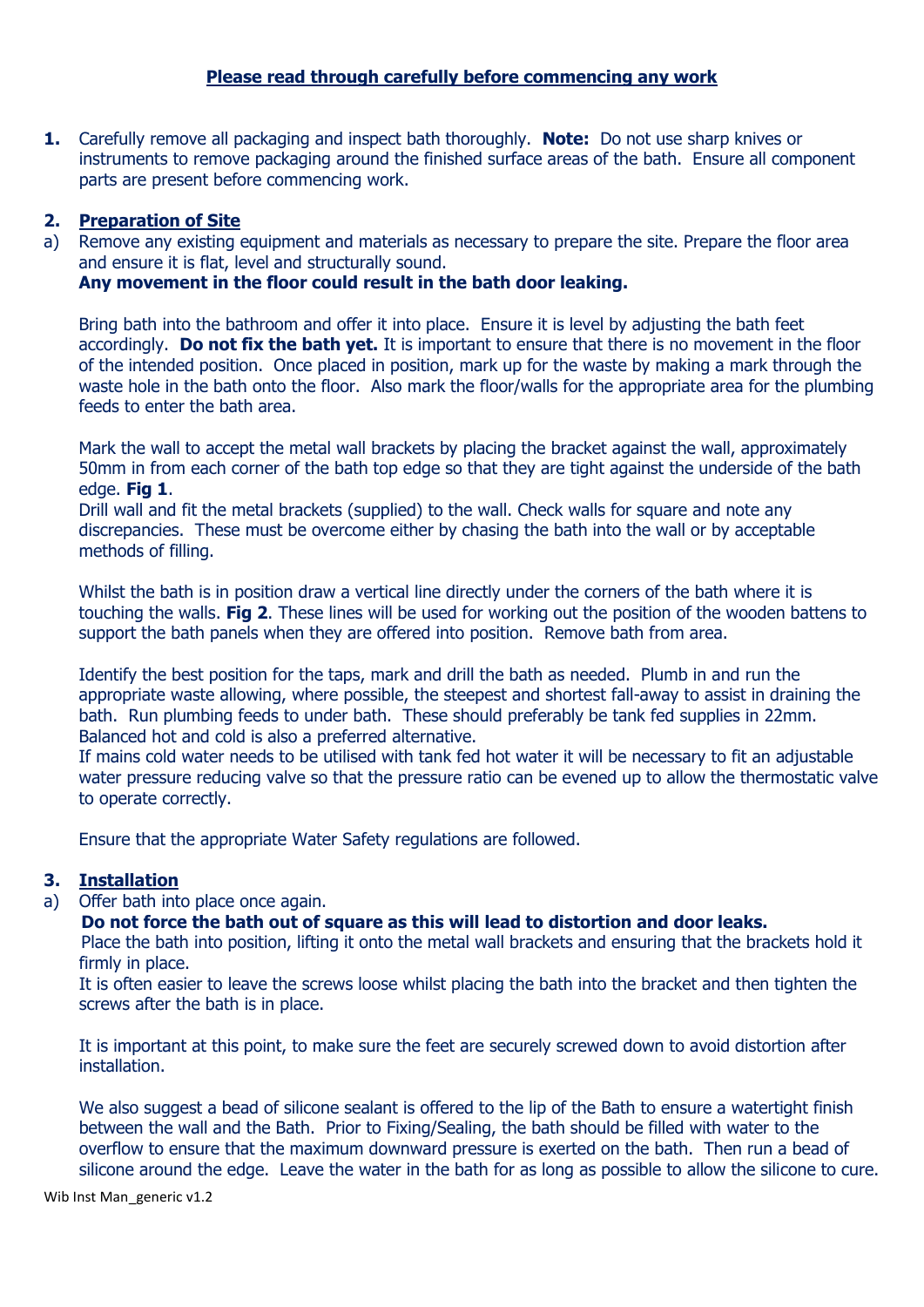## b) Fitting the Thermostatic valve. **Fig 3**

This may be installed in a convenient location and feeds taken to the bath or is often installed in the bath area so that the bath panels conceal it. Run a hot feed to the thermostatic valve and plumb into the port marked 'H'. Repeat for the cold and feed into port marked 'C'. Take a 22mm feed from the 'Mix' mixed feed and run to the hot tap fitted on the bath. This will mean that when the customer opens the hot tap on the bath that 'mixed' water will run ensuring that they cannot be scalded by hot water only coming out of the hot tap.

Take a 'Tee' off the cold supply before it goes into the thermostatic valve and run this to the cold tap. This allows the customer to draw cold water into the bath, should they so wish.

c) We recommend that the valve is set to its maximum temperature setting in most cases. This allows the customer to have a hot bath if they wish - with no fear of scalding - but also allows them to cool the bath with cold water by operating the cold tap if they wish. **Please discuss this with the customer before setting the valve to confirm their preference.**

Fit and connect up waste and extended plug and chain.

d) **Fill bath with water and then offer the panels up and trim to suit**. Drill and fix the wooden battens to support the panels using the lines you marked on the wall as an indication as to the fit of the outside edge of the panel. (Wood size approx. 25mm x 25mm x 450mm). **Fig 4**. Do take into account any return edges on the panels.

The panels should push into place and be held in place with the metal spring clips located around the edge of the bath. Ensure there is no build up of fibreglass or other material where the panel clips locate. A build up in this area will either prevent the clip from gripping the panel or will allow the panel to come loose.

It is preferable to fit the panels when the bath is full of water. This then takes into account the weight of water bearing down so that the panels can be trimmed to the floor. If you fit the panels tight to the floor and then fill the bath with water the pressure bearing down can cause the panels to spring out. Alternatively ensure a 3mm gap is left between the panel and he floor to allow for downward movement. Each panel needs to then be drilled to accept screws and cover caps to hold the panel against the wall batten. **Fig 5.** Silicone can be used to improve the finish between the panels and the wall and bath to ensure there are no unsightly gaps.

#### **4. Cosmetic Infill Box**

Where a cosmetic infill box has been specified and supplied it can be used to fill in the space left at the end of the bath.

Offer the two pieces up to the opening and cut to size as needed. **Note:** An oversized box wedged into place will have the effect of distorting the bath and thereby increasing the chance of a leak. Fit battens to the wall and floor to create a 'Frame' for the panels to be fitted to. It is important to also fit a piece of wood where the two panels join. **Note:** The cosmetic box must be fitted to within 25- 50mm of the top of the bath to ensure it cannot be mistaken for a seat of where downwards pressure could be applied to it. Drill and secure panels in place with screws and caps and, if needed, finish off edges with silicone sealant.

#### **5. Earth Bonding**

All metal fittings must be cross-bonded (joined together) to ensure that should electricity be present, it is grounded to earth as quickly as possible. This means that should a bath be replaced then the metal legs of the bath and the hot and cold taps must be cross-bonded. This also applies to any other fittings. Appropriately rated Earth wire should connect every metal fitting and this taken back to the earthing system on the house. If plastic pipe is used then the earth wire needs to be looped back to the copper feeds.

Earth bonding is mandatory whether or not electrical work is carried out. This should be carried out by a qualified electrician and comply with current IEE Regulations.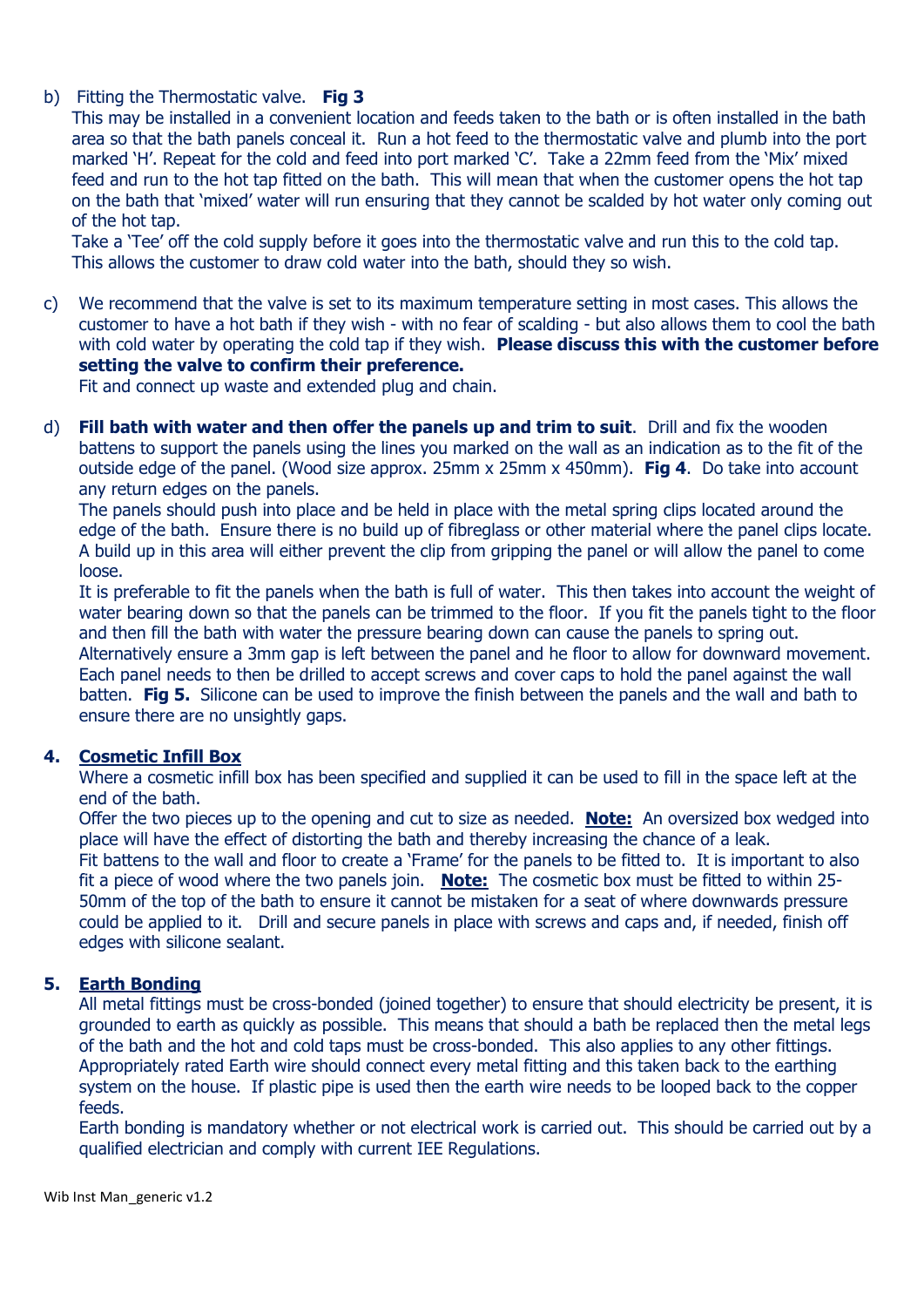## **6. Testing**

a) The unit is now completed. Ensure the bath is free from debris. Clean the door and seal with clean soapy water removing any grit or build-up of dirt. Fill tub with water and check for leaks. The bath is now ready for use.

## **FAQ's**

#### Damaged surface

Should the coloured finished surface of the bath become marked or scratched it is normally possible to rectify quite simply. Firstly, apply 1000/1200 grade wet and dry paper, initially using it dry. After the mark has been reduced, use with soapy water. To restore the finish to the bath, apply a cutting paste such as 'T' cut or Brasso and finally finish off with a silicone based polish such as car wax or 'Mr Sheen'. This is only possible where there is no anti-slip finish, as this will be abraded away if rubbed with wet and dry paper.

#### WATER SUPPLY

a) On tank fed supplies it is sometimes found that the flow rate is poor, resulting in the bath taking an exceptionally long time to fill. This can be improved by removing the check valves fitted in the H and C port of the thermostatic valve. This may only be carried out where the supply tanks are at the same height. A 'booster' pump may also be employed to increase the flow rate. This may be a single or double impeller pump depending on whether just the hot, or both hot and cold water, need to be boosted. On a mains cold water and tank-fed hot supply it is essential to fit a non return (check valve) on the hot water supply. The pump should be fitted as close as possible to the tanks whenever feasible.

Local Water By-Laws must be followed at all times.

b) As the bath takes a large volume of water it is usual to increase, whenever possible, the stored temperature of the hot water. This is particularly important for the winter months, as the cold water being mixed is that much colder. Therefore more hot water is needed to allow the correct mixed water temperature to enter the bath.

By turning up the temperature of the stored water, less hot water is needed to fill the bath to the same level as would be required by storing it at a cooler temperature.

#### c) Water Escapement (Doors)

Every bath is water tested before it leaves the factory. However, occasionally leaks can occur. Leaks occurring through the door can usually be traced as:

| <b>Cause</b>               | <b>Solution</b>                                                                                                                                                                                                                                                                                                                                                                                                                                                                                                                                                                                                                                 |
|----------------------------|-------------------------------------------------------------------------------------------------------------------------------------------------------------------------------------------------------------------------------------------------------------------------------------------------------------------------------------------------------------------------------------------------------------------------------------------------------------------------------------------------------------------------------------------------------------------------------------------------------------------------------------------------|
| Distorted Bath             | Adjust Wall Brackets / Ensure Bath is not 'Wedged' against walls / Floor is structurally sound.                                                                                                                                                                                                                                                                                                                                                                                                                                                                                                                                                 |
| <b>Bath not Level</b>      | Level bath as required.                                                                                                                                                                                                                                                                                                                                                                                                                                                                                                                                                                                                                         |
| Dirty Door Seal            | Wipe Seal and door with clean cloth and soapy water.                                                                                                                                                                                                                                                                                                                                                                                                                                                                                                                                                                                            |
| <b>Flattened Door Seal</b> | Occasionally a door seal may become temporarily 'flat'. Squeeze seal gently to allow it to return to its<br>usual Circular profile. Do not leave door in locked position when not in use.                                                                                                                                                                                                                                                                                                                                                                                                                                                       |
| Door Loose / not sealing   | Baths with external handles – Adjust the two small nut and bolt on the handle which locate against the two<br>locking latches. With a bath with a 'curved' door $-$ use appropriately sized spanner and apply to the flats<br>on the nylon door stops on the door-closing handle. Note that there is a grub screw located on the nylon<br>stop, which needs to be loosened first. Turn clockwise to make door easier to close and anti-clockwise to<br>stop weeps. Do not adjust too far. Normally adjustment should be in the ratio of the bottom stop turned<br>twice as much as the top one. All other bath door handles are not adjustable. |